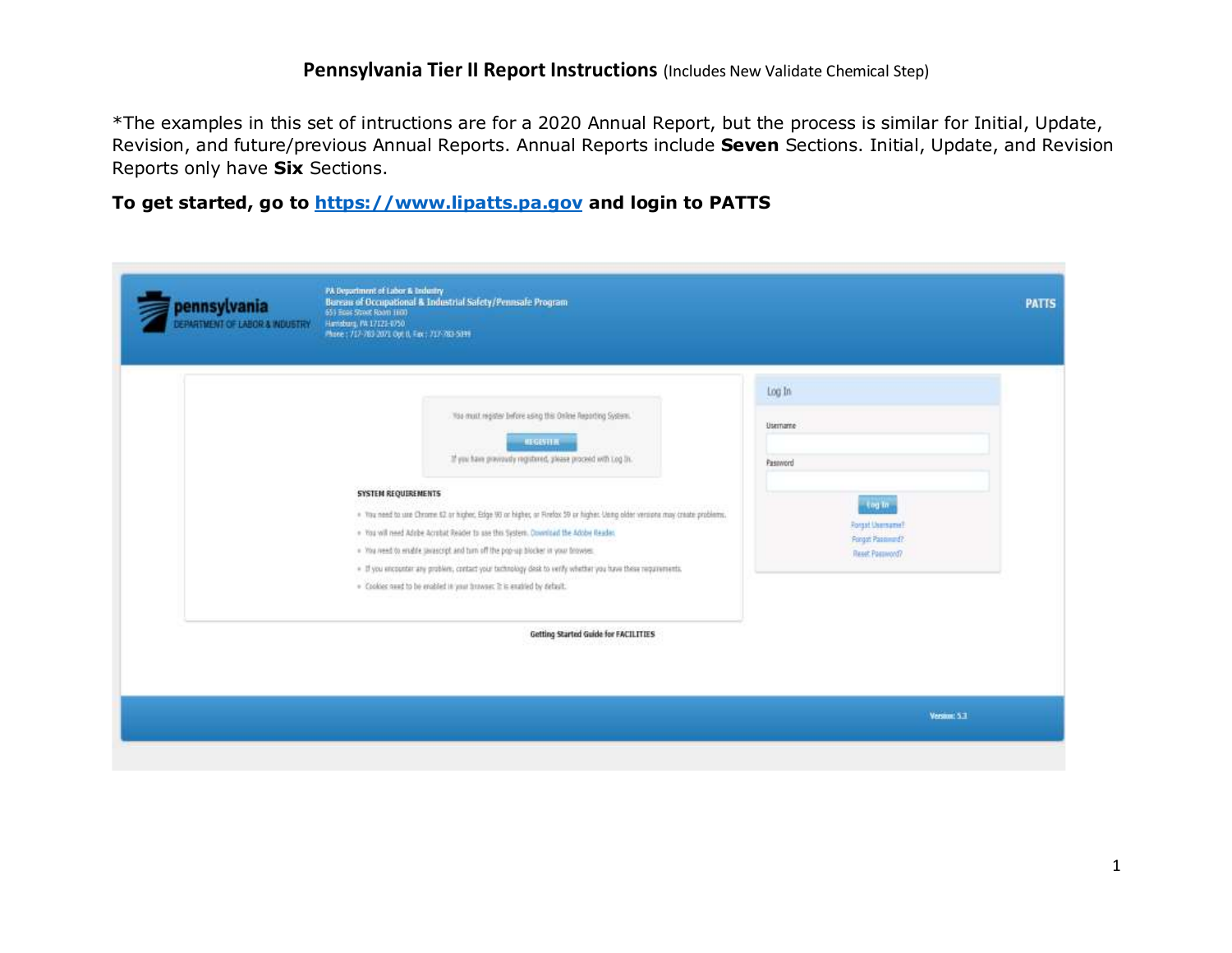Click 'Continue' in upper-right or on 'Facilities' tab and choose 'List Facilities'

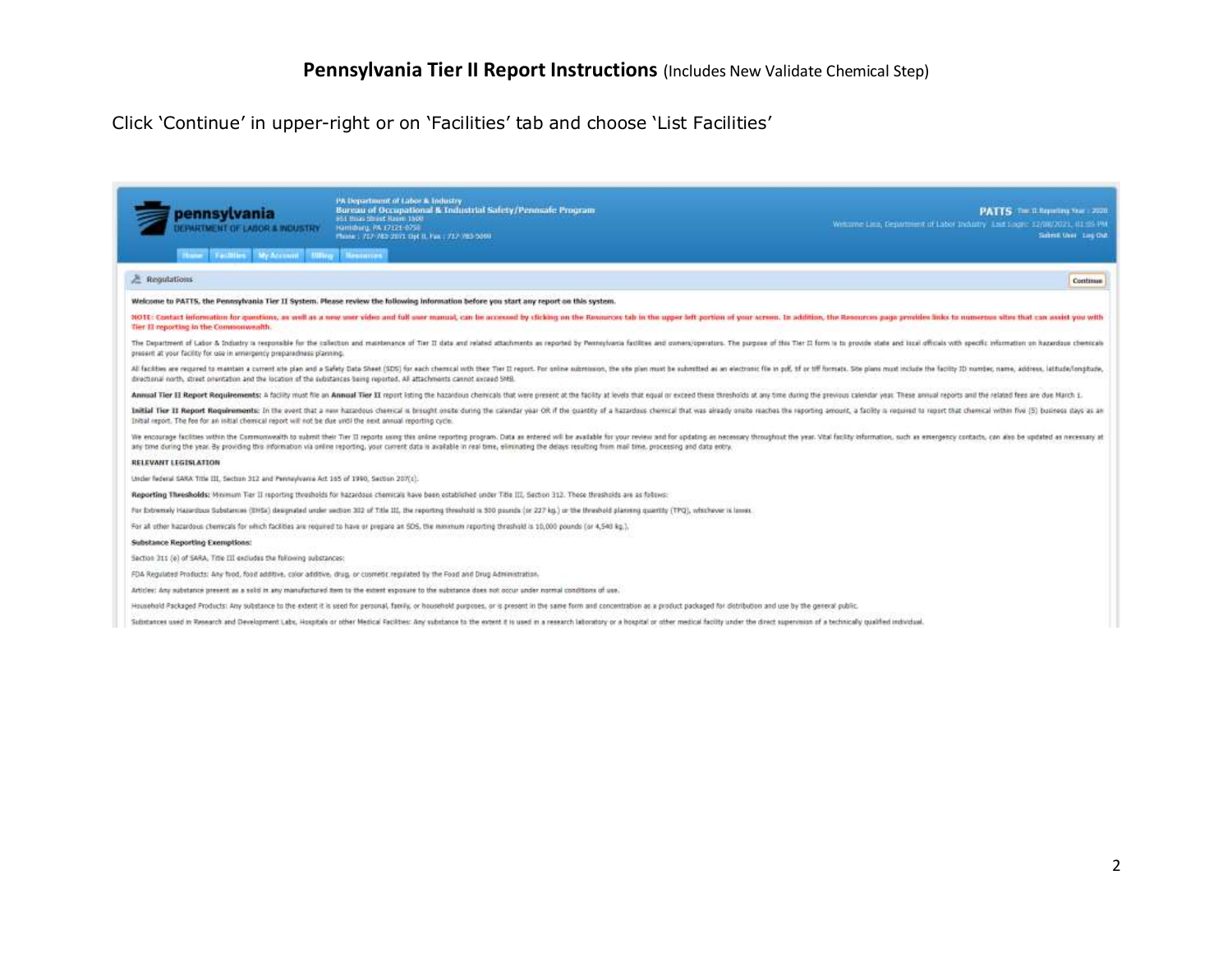Click on the name of the facility displayed in blue font from your list of facilities that you would like to submit a

| report for.                                                          |                                                                                                                                                                                                           |                                                                                                                                           |
|----------------------------------------------------------------------|-----------------------------------------------------------------------------------------------------------------------------------------------------------------------------------------------------------|-------------------------------------------------------------------------------------------------------------------------------------------|
| <b><i><u>Fpennsylvania</u></i></b><br>DEPARTMENT OF LABOR & INDUSTRY | PA Department of Labor & Industry<br>Burbau of Occupational & Industrial Safety/Pennsafe Program<br>651 Bass Street Room 1600<br>Harrisbarg, PA 17121-0750<br>Phone: 17-783-2071 Opt 0, Fax: 717-783-5099 | PATTS The II Reporting Year : 2020<br>Welcome Lara, Department of Labor Industry Last Login: 12/08/2021, 01:05 PM<br>Submit Liser Log Out |
| Home Facilities My Account Billing Resource                          |                                                                                                                                                                                                           |                                                                                                                                           |
| <b>Active Facilities</b>                                             |                                                                                                                                                                                                           |                                                                                                                                           |
|                                                                      |                                                                                                                                                                                                           |                                                                                                                                           |

The following facilities are registered under this username. You can update Tier II information by clicking on the Facility Name

| Back v             | All A B C D E F G H I J K L M N O P & R S T U V W X Y Z Other |                                 |                                       |                     |                 |
|--------------------|---------------------------------------------------------------|---------------------------------|---------------------------------------|---------------------|-----------------|
| <b>Facility ID</b> | <b>Company Name</b>                                           | ▲ Facility Name                 | <b>Address</b>                        | <b>County</b>       | <b>Facility</b> |
| <b>Facility ID</b> | <b>Company Name</b>                                           | <b>Facility Name</b>            | Address                               | All<br>$\checkmark$ |                 |
|                    |                                                               |                                 |                                       |                     |                 |
| 30617              | L&I - PENNSAFE                                                | TEST FACILITY, Inc. (ID: 30617) | 651 Boas Street, Harrisburg, PA 17121 | Dauphin             | Active          |
|                    |                                                               |                                 |                                       |                     |                 |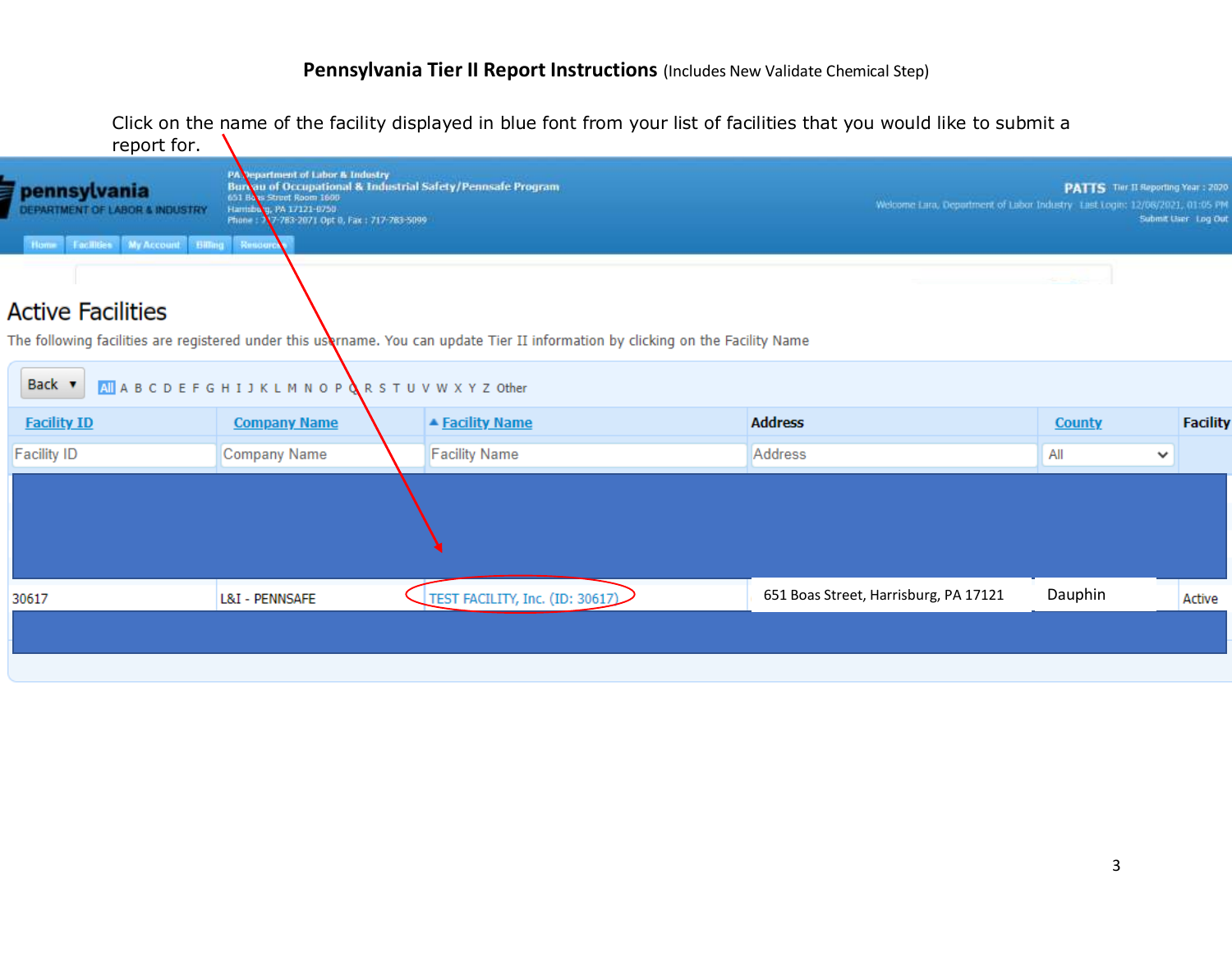|                           | <b>List Submissions</b>                  |               |                |                                                                                                                                                                                                                                |            |                        |       |                             |                         |
|---------------------------|------------------------------------------|---------------|----------------|--------------------------------------------------------------------------------------------------------------------------------------------------------------------------------------------------------------------------------|------------|------------------------|-------|-----------------------------|-------------------------|
|                           |                                          |               |                | To create and submit a new report, click on the "Add a New Report" button. To continue work on a previously started antivideon, click on the name of the report in the list. To view a previously completed and submitted repo |            |                        |       |                             |                         |
|                           | "view" column next to the report.        |               |                |                                                                                                                                                                                                                                |            |                        |       |                             |                         |
|                           | TEST FACILITY, Inc. (Facility ID: 30617) |               |                |                                                                                                                                                                                                                                |            |                        |       |                             |                         |
| <b>Facility Address</b>   |                                          |               |                |                                                                                                                                                                                                                                |            |                        |       |                             |                         |
|                           |                                          |               |                |                                                                                                                                                                                                                                |            |                        |       |                             |                         |
|                           |                                          |               |                |                                                                                                                                                                                                                                |            |                        |       |                             |                         |
|                           |                                          |               |                |                                                                                                                                                                                                                                |            |                        |       |                             |                         |
|                           |                                          |               |                |                                                                                                                                                                                                                                |            |                        |       |                             | Add a New Report        |
| <b>Regulatory Reports</b> | Tier II Report (312 Annual Report)       |               |                |                                                                                                                                                                                                                                |            |                        |       |                             |                         |
|                           | Report                                   | <b>Status</b> | Signed By      | <b>Signed Date</b>                                                                                                                                                                                                             | Compliance | <b>Submission Type</b> | View. | <b>Certification Letter</b> | <b>Compliance Notes</b> |
| Report ID<br>307785       | 2017 Tier II Report Annual               | Completed     | CHARLES REEMAN | <b>Report Certifier Name</b>                                                                                                                                                                                                   | Unknown    | Online                 | Ħ     | F                           |                         |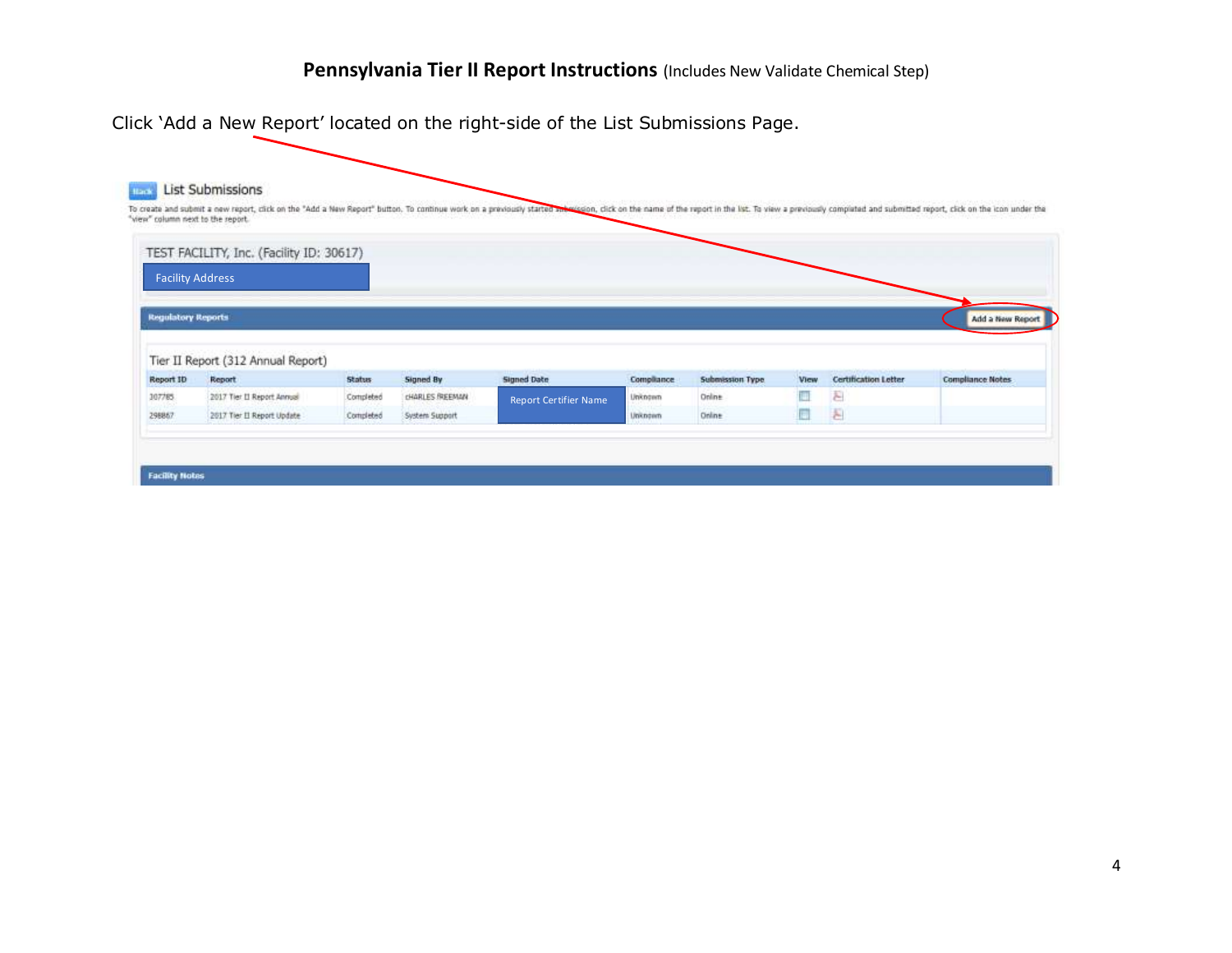Read through the different Report Classifications and choose the appropriate Report Class that fits your needs. Choose 'Proceed' at the bottom of the page.

My screenshots and example will be for a 2020 Annual. Beginning in January 2022, most of you will be submitting the Annual for 2021 report.

| pennsylvania<br>DEPARTMENT OF LABOR & INDUSTRY<br><b>Facilities My Account Cultury Resources</b>                                    | PA Department of Labor & Industry<br>Bureau of Occupational & Industrial Safety/Pennsale Program<br>651 Boas Street Room 1800<br>Flamidum, PA 17121-0750<br>Phime   717-783-2071 Opt 0, Fex 1 717-783-509%                    | <b>PATTS</b> Tier II Reporting Y<br>Welcome Lam, Department of Labor Industry, Last Logic 17/09/2021,<br><b>Satirit Use</b>                                                                                                    |
|-------------------------------------------------------------------------------------------------------------------------------------|-------------------------------------------------------------------------------------------------------------------------------------------------------------------------------------------------------------------------------|--------------------------------------------------------------------------------------------------------------------------------------------------------------------------------------------------------------------------------|
| Start a New Report                                                                                                                  |                                                                                                                                                                                                                               |                                                                                                                                                                                                                                |
| TEST FACILITY, Inc. (Facility ID: 30617)<br><b>Facility Address</b>                                                                 |                                                                                                                                                                                                                               |                                                                                                                                                                                                                                |
| Choose a Report Type (click on button next to selection)                                                                            |                                                                                                                                                                                                                               |                                                                                                                                                                                                                                |
| ** Tier II Report (312 Annual Report)<br>annually by March 1 covering activities at the facility during the previous calendar year. |                                                                                                                                                                                                                               | Facilities covered by Entergency Planning and Communty Right-to-know Act (EPCRA) requirements must submit an Entergency and Hazardous Chemical Inventory Form to the Lucal Entergency Planning Committee (LEPC), the State Ent |
| Choose a Report Class (click on button next to selection)                                                                           |                                                                                                                                                                                                                               |                                                                                                                                                                                                                                |
| Annual for 2020 v (New/existing facilities with chemicals onsite in previous calendar year)                                         | IMPORTANT: You must select the option below 'ANNUAL for 2020' to meet regulatory requirements by March 1, 2021.                                                                                                               |                                                                                                                                                                                                                                |
| $\Box$ Initial for $\Box$ $\Box$ (Onsite 5 day new chemical/facility reporting only)                                                |                                                                                                                                                                                                                               |                                                                                                                                                                                                                                |
| Revision flavorons should be submitted to correct errors or omissions in already submitted reports.                                 |                                                                                                                                                                                                                               |                                                                                                                                                                                                                                |
|                                                                                                                                     | If you have already submitted an ANNUAL for 2020 and want to update new information or fix an wrot on the submitted report, please select an option below.                                                                    |                                                                                                                                                                                                                                |
|                                                                                                                                     | O Update Update reports should be submitted to capture changes to facility contacts or chemical quantities/locations onnite during the current calendar year. AN UPDATE SHOULD NOT BE SUBMITTED IN LIEU OF AN ANNUAL, INITIAL |                                                                                                                                                                                                                                |

Cancel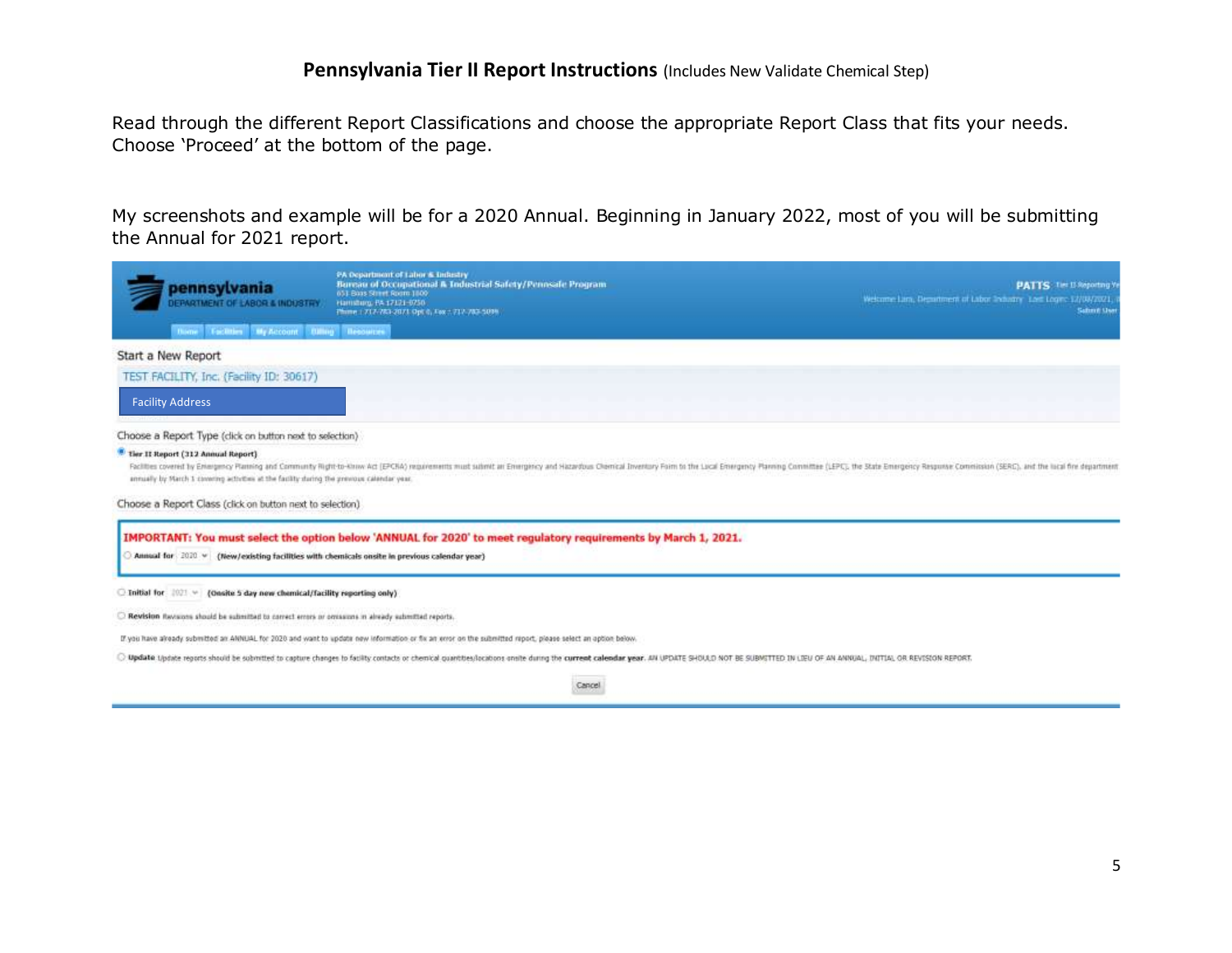The top of the Annual Report will display 7 Steps. Green check marks indicate no additional information is needed in that step of the report, but it is advised to carefully review all report data even if a checkmark displays. Orange Circles with a White Exclamation Point means additional information or corrections are needed for that Step to be approved and to submit the report.

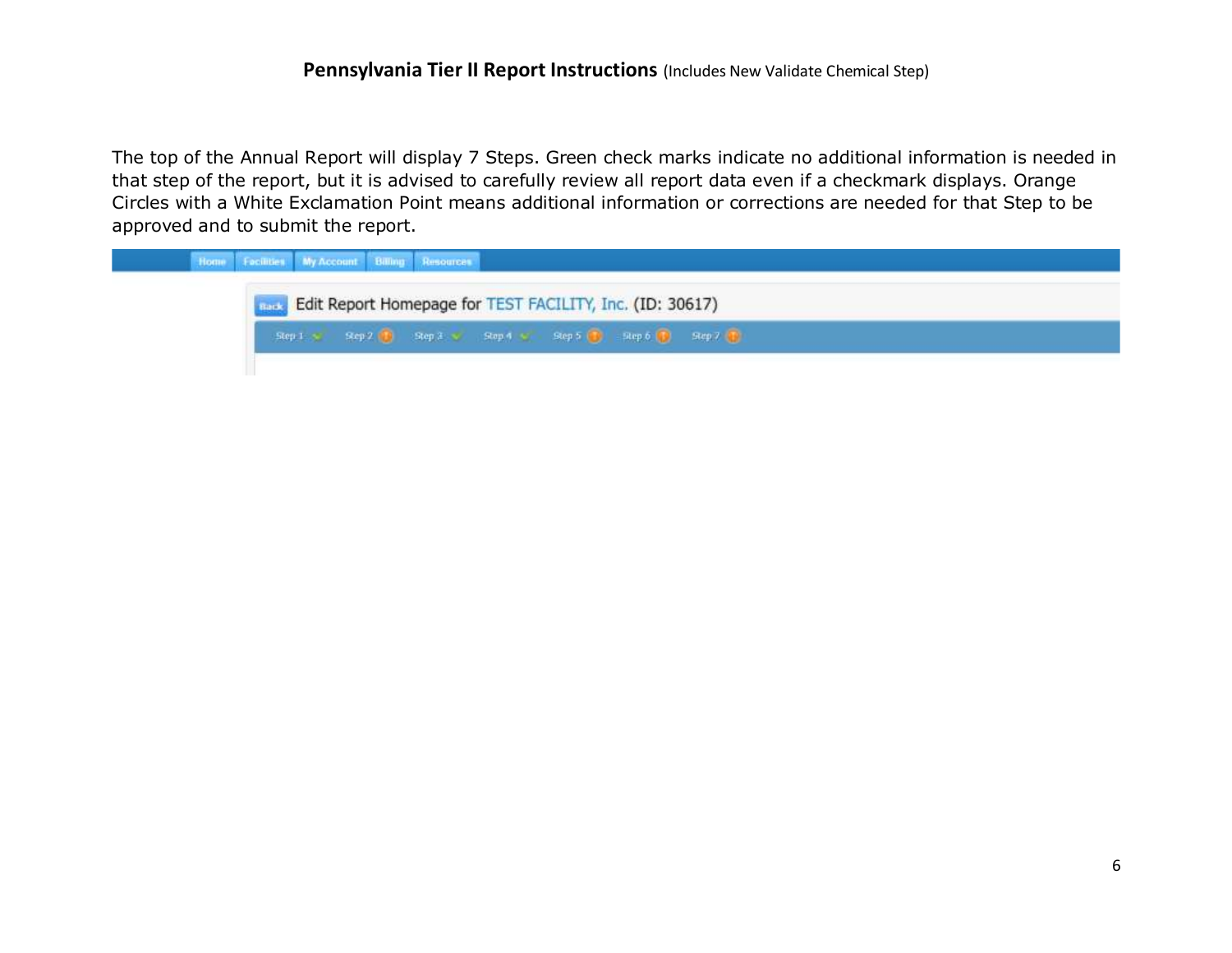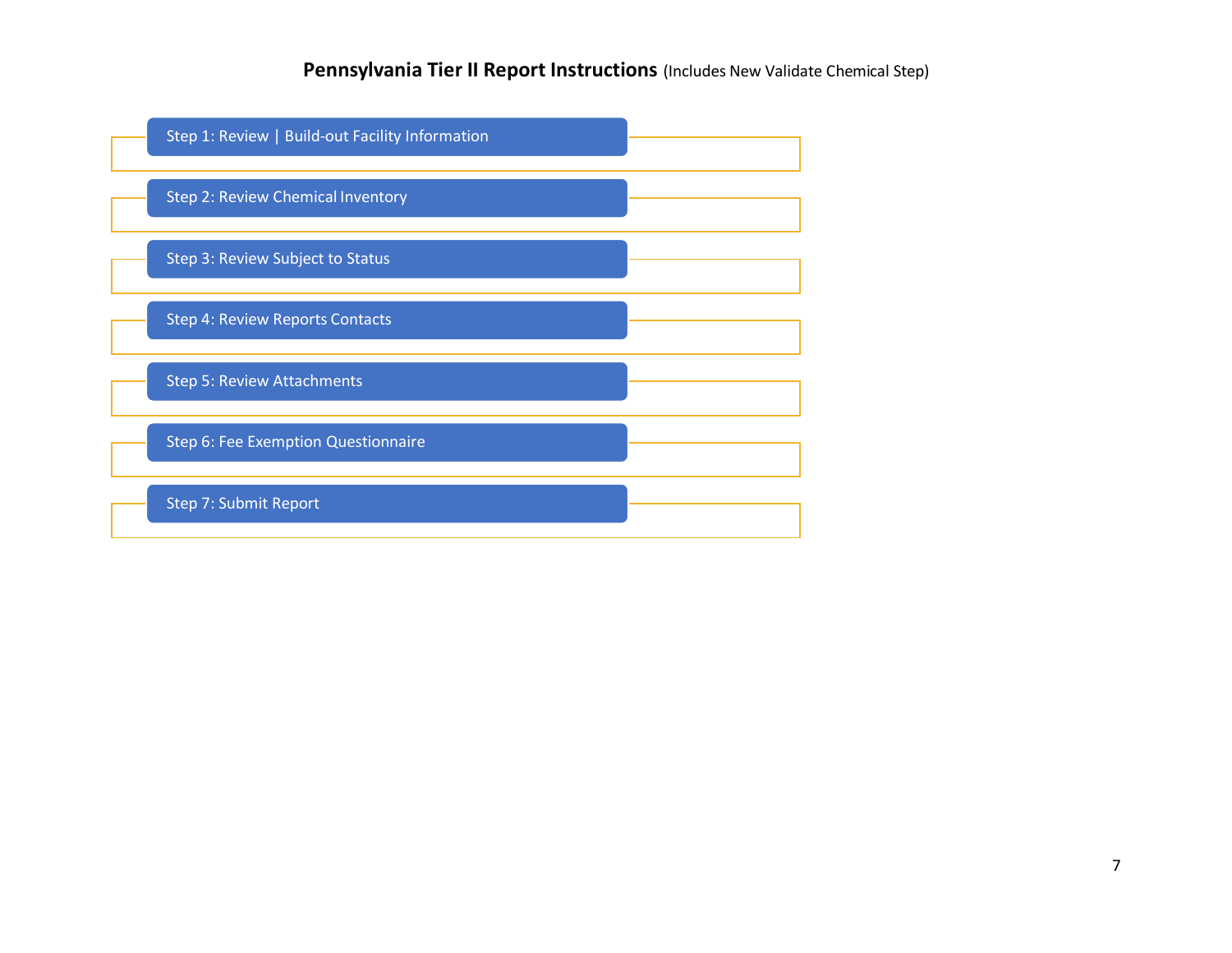# **Step 1- Review Facility Information:** Required information includes:

- Facility Name
- Company Name
- Street Address
- City
- Country
- County
- Municipality
- Latitude and Longitude in decimal degrees (a map and conversion tool are available to help determine coordinates)
- NAICS (a NAICS search tool is available to assist)
- Is Facility Manned/Unmanned
- Maximum Number of Occupants at one time
- Dun & Brad No (Can enter N/A if none exist)
- Sic Code (an SIC search tool is available to assist)
- Business Phone Number
- 24 Hr. Phone Number (Optional)
- Email address
- Fax Number (Optional)
- Owner/Operator Name
- Street Address
- City
- State
- Country
- Zip Code
- Owner/Operator Phone Number
- Owner/Operator Email Address
- Parent Company Info (Optional)
- Mailing Address Info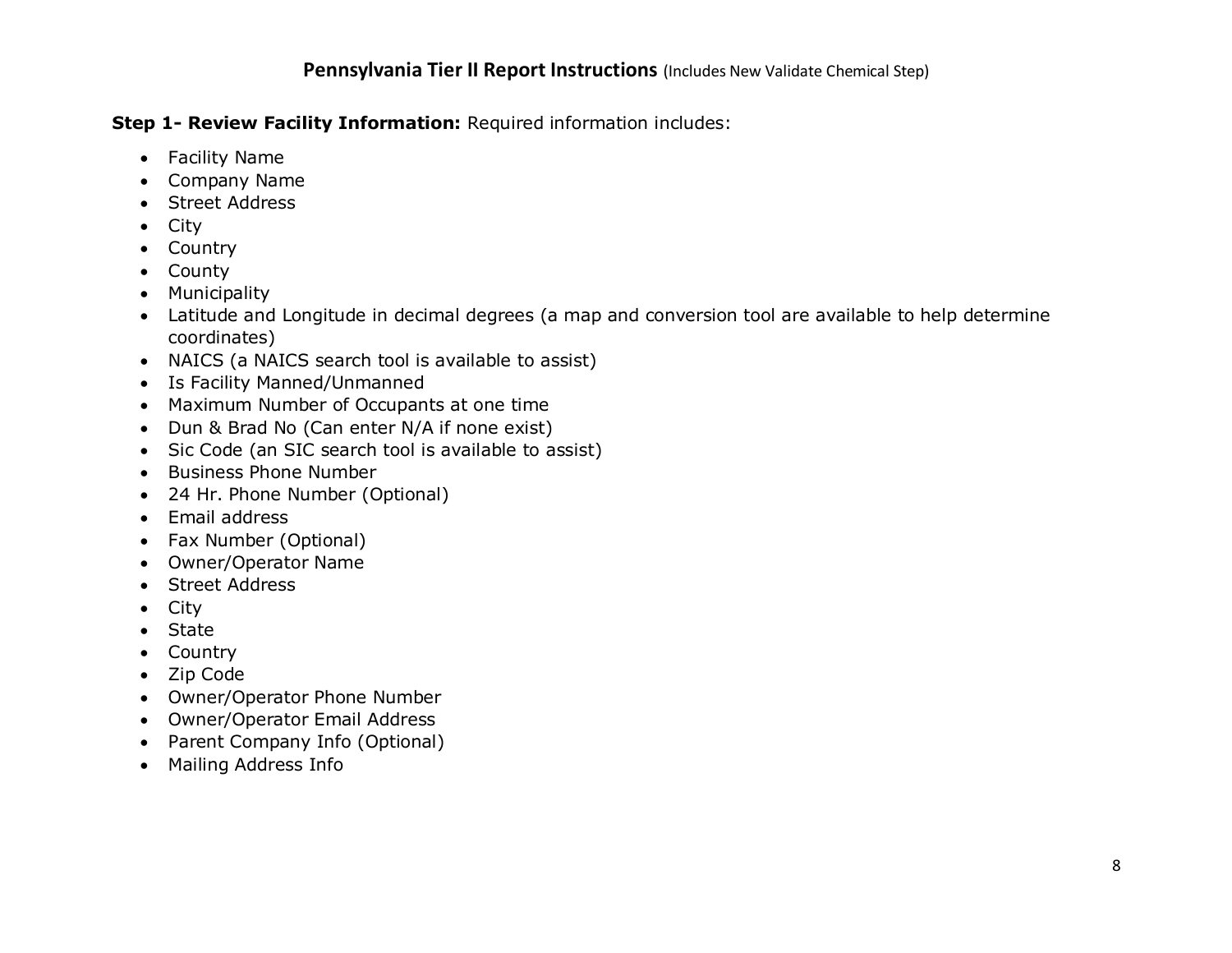#### **Step 2- Review/Add Chemical Inventory**

\*Please Note that a Safety Data Sheet is required for each reported chemical.

To add a new chemical, click 'Add Chemicals' on the right side of Step 2. Chemicals with an Exclamation Point in the **'Is Valid'** column indicates the chemical needs an issue resolved with it, which can be done by editing or by removing and readding the chemical.

| Chemical List |                                        |          |         |                      |                        |      |               |          | o.<br>$\circ$         |
|---------------|----------------------------------------|----------|---------|----------------------|------------------------|------|---------------|----------|-----------------------|
|               | Back . FLARCDEFGH11KLMNOPQRSTUVWXYZ0BH |          |         |                      |                        |      |               |          | Q                     |
| CAS No        | - Chemical Name                        | Pure/Mix | EHS     | Har Daily And (lbs)  | <b>EHS Exceeds TPO</b> | Edit | <b>Delete</b> | Is Valid | Last Modified Date    |
|               |                                        |          | 油       | Ø.                   |                        |      |               |          |                       |
| 74986         | programe                               | Pure:    | Non-EHS | 15000                | No                     | 蘭    | ÷             | ⊕        | 3/27/2018 12:22:15 PM |
| 7664939       | Sutture acid                           | Pure     | EHS     | <b>19920</b><br>1000 | Exceeds TPQ            | 冊    | 音             | ۰        | 3/26/2018 1:16:12 PM  |

To Validate or edit chemical information, click on the Paper/Pen Edit Icon in the row of the chemical you wish to validate/edit. Edit information as needed and using the 'Search by CAS/Chemical Name' may be required if chemical is an EHS or in both EHS and Non-EHS Formats.

If chemical information looks good, then click 'Save' or edit information as needed. If any error messages appear, follow the instructions that appear to resolve the issue.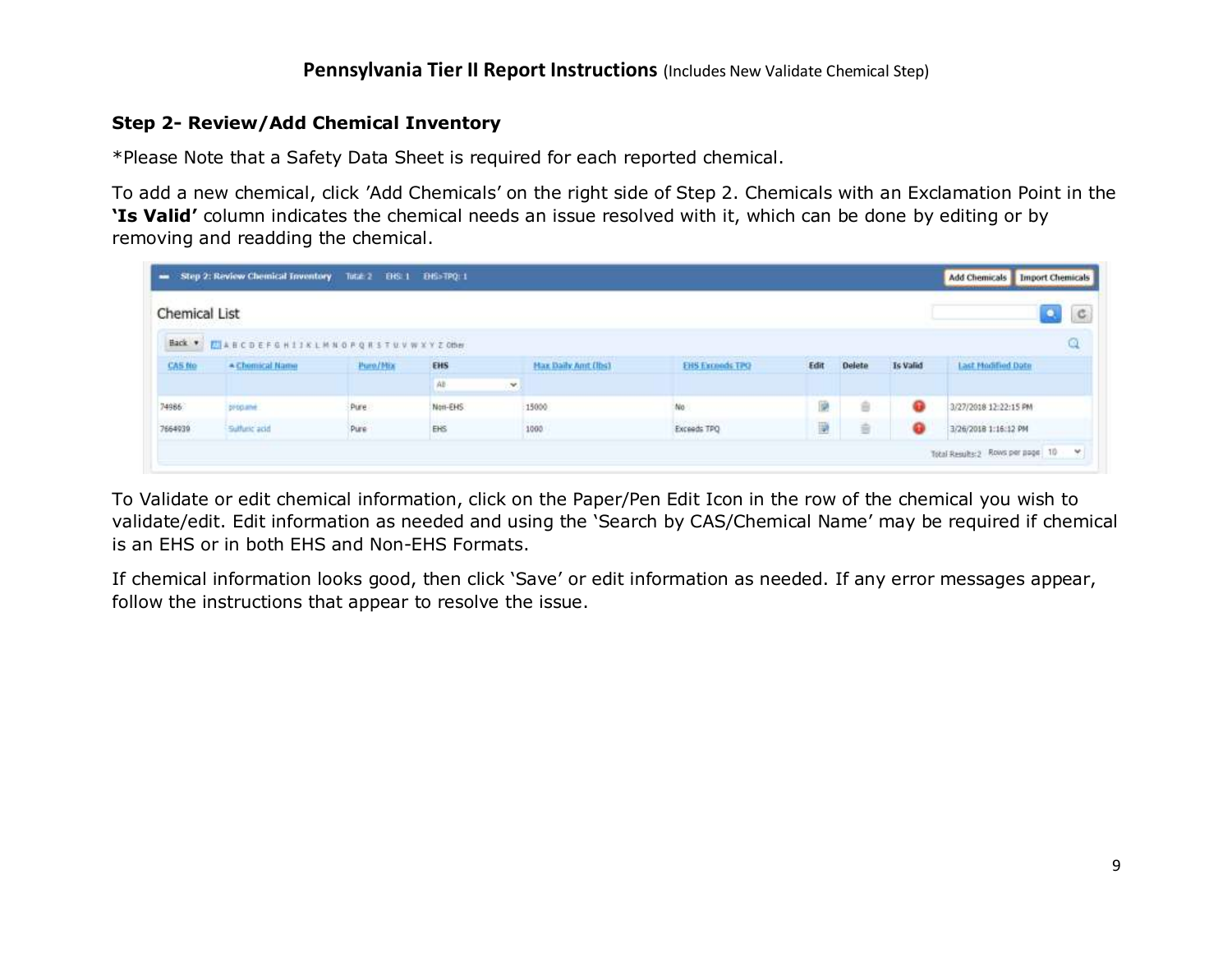If you receive an error message like the one below, it means you must use the 'Search by CAS/Chemical Name' tool



that is available at the top of the Chemical Description and in the Mixture Component area if the chemical is a mixture component. See screenshots below for examples.

If error message mentioned above is received, click on 'Search by CAS/Chemical Name' then type in the Chemical's CAS Number or Chemical Name and depress the enter key. Then choose the appropriate chemical option you are wishing to report (based on your SDS). You may need to use the 'Search by CAS/Chemical Name' in both the Mixture Componenet area and the main chemical description area if the chemical is a mixture.

| <b>Chemical Description</b>                            | Physical and Health Hazards *                   |        |  |  |  |
|--------------------------------------------------------|-------------------------------------------------|--------|--|--|--|
| Search by CAS/Chemical Name                            | <b>Physical Hazards</b><br>Check all that apply |        |  |  |  |
| CAS Number (If no CAS, type N/A) "<br>Chemical Name ** | Combustible dust                                | $\Box$ |  |  |  |
| 7722-84-1<br>Hydrogen peroxide (Conc.< 52%             | Corrosive to metal                              | $\Box$ |  |  |  |
|                                                        | Explosive:                                      | O      |  |  |  |
| Substance is Trade Secret                              | Flammable (gases, aerosols, liquids, or solids) | u      |  |  |  |
|                                                        | Gas under pressure                              |        |  |  |  |
| Chemical State                                         | Hazard Not Otherwise Classified (HNOC)          |        |  |  |  |
| Check all that apply                                   | In contact with water emits flammable gas       |        |  |  |  |
| State *<br>Solid<br>$\Box$ Gas<br><b>Ez</b> Liquid     | <b>Health Hazards</b><br>Check all that apply   |        |  |  |  |
|                                                        | Acute toxicity (any route of exposure)          | $\Box$ |  |  |  |
|                                                        | Aspiration hazard                               | o      |  |  |  |
|                                                        | Carcinogenicity                                 | O      |  |  |  |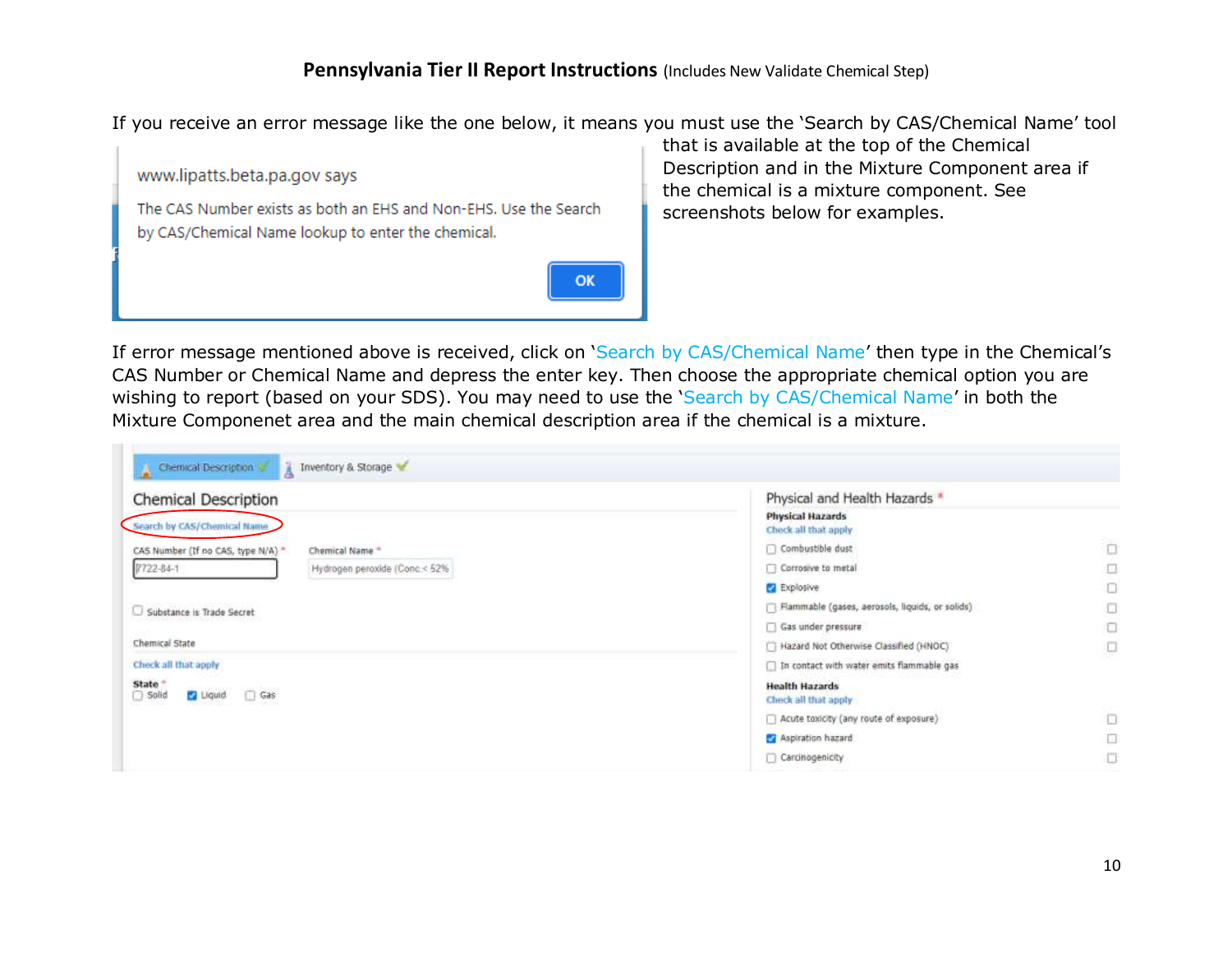Example of 'Search by CAS/Chemical Name' in located in the Mixture Componenet section.

| Custom 91-Marrille |                                                                                                                                    |     |                 |                           |                             |                      |                                                       |          |                                                                                      |            |                    |
|--------------------|------------------------------------------------------------------------------------------------------------------------------------|-----|-----------------|---------------------------|-----------------------------|----------------------|-------------------------------------------------------|----------|--------------------------------------------------------------------------------------|------------|--------------------|
|                    | Does the mixture contain an EHS ?" 6 Yes O No.<br>You cannot Delete EHS Mixture as you have marked mixture components contains EHS |     |                 |                           |                             |                      |                                                       |          |                                                                                      |            |                    |
|                    | <b>Mixture Component List *</b>                                                                                                    |     |                 |                           |                             |                      |                                                       |          |                                                                                      |            |                    |
| <b>CAS Namber</b>  | Chemical Name                                                                                                                      |     | <b>EHS Name</b> | Haximum Amount Percentage | <b>Hax Daily And (lbs)</b>  | <b>Hange Code</b>    | * Stres 100 Microns/ Powder / Molten / Solution?      | Is Valid | <b>Invalid Reason</b>                                                                |            | <b>Edit</b> Delete |
| 7722841            | HYDROGEN PEROXIDE Yes                                                                                                              |     |                 | 50,000                    | 78296.5                     | [09] 75,000-99,999   |                                                       | ⊕        | Invalid data. Pick the modure component from the Search by CAS/Chemical Name lookup. | $\bigcirc$ |                    |
| 7732185            | <b>WATER</b>                                                                                                                       | No. |                 | 50,000                    | 78296.5                     | $[09]$ 75,000-99,009 |                                                       | V        |                                                                                      | 蘭          | 油                  |
| Add Mix Components | Search by CAS/ Chemical Name<br>CAS Number (If no CAS, type N/A) * Chemical Name *                                                 |     |                 |                           | EHS Name Search by EHS Name |                      |                                                       |          |                                                                                      |            |                    |
|                    |                                                                                                                                    |     |                 | $\Box$ EHS                |                             |                      | See Notes on Reporting Chemicals at top of this page. |          |                                                                                      |            |                    |
|                    | Maximum Amount Percentage *                                                                                                        |     |                 |                           |                             |                      |                                                       |          | <b>Save Mixture Component</b>                                                        |            |                    |
|                    |                                                                                                                                    |     |                 |                           |                             |                      | Cancel<br>Save                                        |          |                                                                                      |            |                    |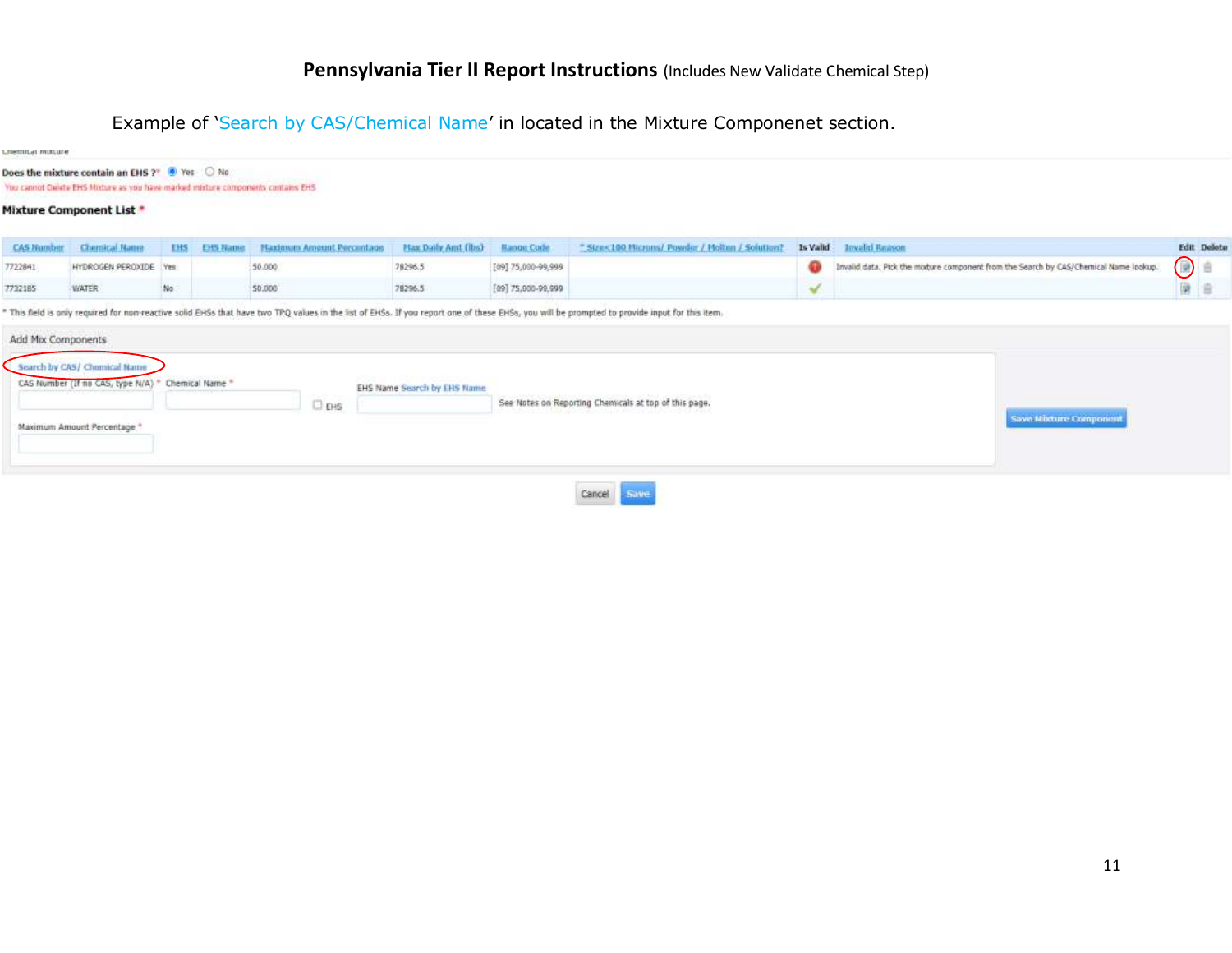| <b>Chemical Description</b>                                  | Physical and Health Hazards *                         |                                                                 |
|--------------------------------------------------------------|-------------------------------------------------------|-----------------------------------------------------------------|
| Search by CAS/Chenscal Name                                  | <b>Physical Hazards</b><br>Check all that apply       |                                                                 |
| CAS Number (If no CAS, type N/A) *<br>Chemical Name."        | Combustible dust                                      | Organic peroxide                                                |
| 74-56-6<br>propane                                           | Corrosive to metal                                    | Oxidizer (liquid, solid or gas)                                 |
|                                                              | <b>Explosive</b>                                      | [7] Pyrophonic (kguid or solid).                                |
| Substance is Trade Secret                                    | Flammable (gases, aerosols, liquids, or solids).      | Pyrophoric gas                                                  |
|                                                              | Gas under pressure                                    | Self-heating                                                    |
| Chemical State                                               | Hazard Not Otherwise Classified (HNOC)                | Self-reactive                                                   |
| Clieck all that apply                                        | T In contact with water emits flammable gas           |                                                                 |
| State "<br><b>D</b> Gas<br>$\Box$ Salid<br><b>D</b> Liquid   | <b>Health Hazards</b><br>Check all that apply         |                                                                 |
|                                                              | Acute toxicity (any route of exposure).               | Respiratory or skin sensitization                               |
|                                                              | Aspiration hazard                                     | Serious eye damage or eye initation                             |
|                                                              | Carcinogenicity                                       | Simple asphyolant                                               |
|                                                              | Germ cell mutagenicity                                | [7] Skin corrosion or initiation                                |
|                                                              | Hazard Not Otherwise Classified (HNOC)                | Specific target organ toxicity (single or<br>repeated exposure) |
|                                                              | Reproductive toxicity                                 |                                                                 |
|                                                              | $SDS$ ."                                              |                                                                 |
|                                                              | Attach SDS **<br>11462.pdf (Remove)                   |                                                                 |
| Chemical Format                                              |                                                       |                                                                 |
| Pure/Mixture *<br>EHS Name Search by EHS Nimm<br><b>Pure</b> | See Notes on Reporting Chemicals at top of this page. |                                                                 |
| <b>FI</b> Moture<br>$\Box$ EHS                               |                                                       |                                                                 |

If Chemical Description Information saved correctly, you should get a pop-up message stating so.

Chemical Updated Successfully.

If Chemical Inventory & Storage saved correctly, you should also receive a pop-up message stating so.

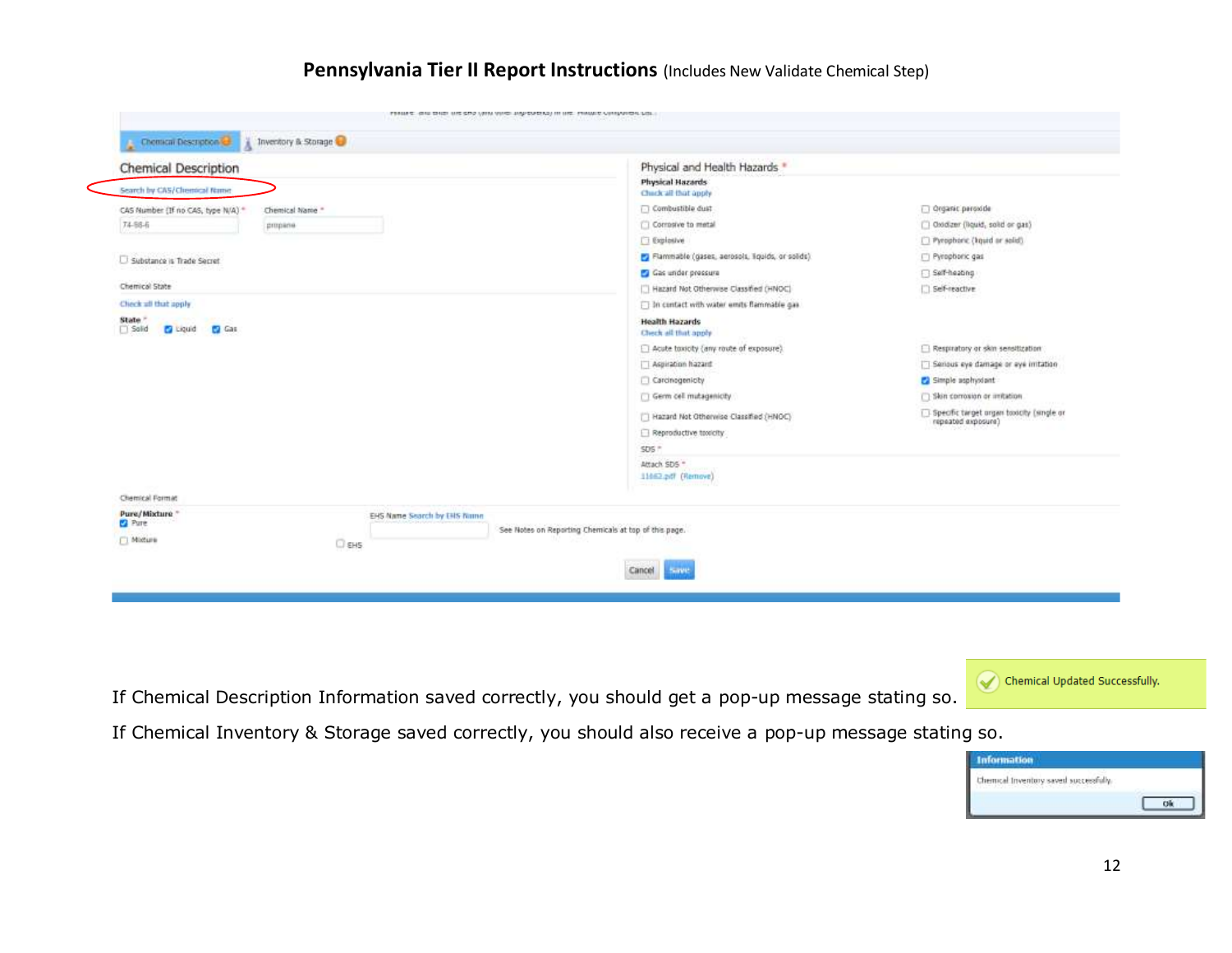If you'd rather go with the deleting and readding chemical option to resolve chemical reporting issues, click on the trashcan symbol for the chemical you wish to remove.

|                         | = Step 2: Review Chemical Inventory Total: 2 DIS: 1 DIS>TPQ: 1 |                                     |         |        |                            |                        |      |        |          | <b>Add Chemicals</b>  | <b>Import Chemicals</b> |              |
|-------------------------|----------------------------------------------------------------|-------------------------------------|---------|--------|----------------------------|------------------------|------|--------|----------|-----------------------|-------------------------|--------------|
| <b>Chemical List</b>    |                                                                |                                     |         |        |                            |                        |      |        |          |                       |                         | $\mathbf{C}$ |
|                         | Back . ELABCDEFGHIJKLMNOPQRSTUVWXY20the                        |                                     |         |        |                            |                        |      |        |          |                       |                         |              |
| <b>CAS No</b>           | - Chemical Name                                                | <b>CONTRACTOR</b><br><b>Pure/Hz</b> | EHS     |        | <b>Max Daily And (lbs)</b> | <b>EHS Exceeds TPO</b> | Edit | Delete | Is Valid | Last Hodified Oate    |                         |              |
| <b>THE R. P. LEWIS.</b> | <b>THE RACE OF</b>                                             | ---                                 | AII.    | $\sim$ | <u> Andrew Morrison (</u>  |                        |      |        |          | <b>CONTRACTOR</b>     |                         |              |
| 74986                   | propane                                                        | Pure                                | Non-EHS |        | 565<br>15000               | No                     |      |        |          | 3/27/2018 12:22:15 PM |                         |              |

Then, choose Add Chemicals located in the top-right corner of the Step 2: Review Chemical Inventory section.

Once all issues are resolved in Step 2, the Chemical Is Valid column should display a green check mark for the chemical. Repeat for each chemical that requires validation or needs updated.

|               | Step 2: Review Chemical Inventory 7stal: 2 EHS: 1 EHS>TPQ: 1 |           |            |                    |                     |                        |      |        |              |                                    |  |
|---------------|--------------------------------------------------------------|-----------|------------|--------------------|---------------------|------------------------|------|--------|--------------|------------------------------------|--|
| Chemical List |                                                              |           |            |                    |                     |                        |      |        |              | $\mathbf{Q}_k$<br>C                |  |
|               | Back . MASCDEFGHIJKLMNOPQRSTUVWXYZOHer                       |           |            |                    |                     |                        |      |        |              |                                    |  |
| <b>CAS No</b> | * Chemical Name                                              | Purn/Flix | <b>EHS</b> |                    | Max Daily Amt (lbs) | <b>EHS Exceeds TPO</b> | Edit | Delete | Is Valid     | <b>Last Modified Date</b>          |  |
|               |                                                              |           | W.         | $\dot{\mathbf{v}}$ |                     |                        |      |        |              |                                    |  |
| 74986         | propane                                                      | Pure      | Non-EHS    |                    | 15000               | No                     | B    | 盲      | $\checkmark$ | 12/8/2021 2:26:03 PM               |  |
| 7664939       | Sulfuric acid                                                | Pure      | EH5        |                    | 1000                | Exceeds TPO            | P    | 倉      | ×            | 12/8/2021 2:32:34 PM               |  |
|               |                                                              |           |            |                    |                     |                        |      |        |              | Total Results:2 Rows per page 10 V |  |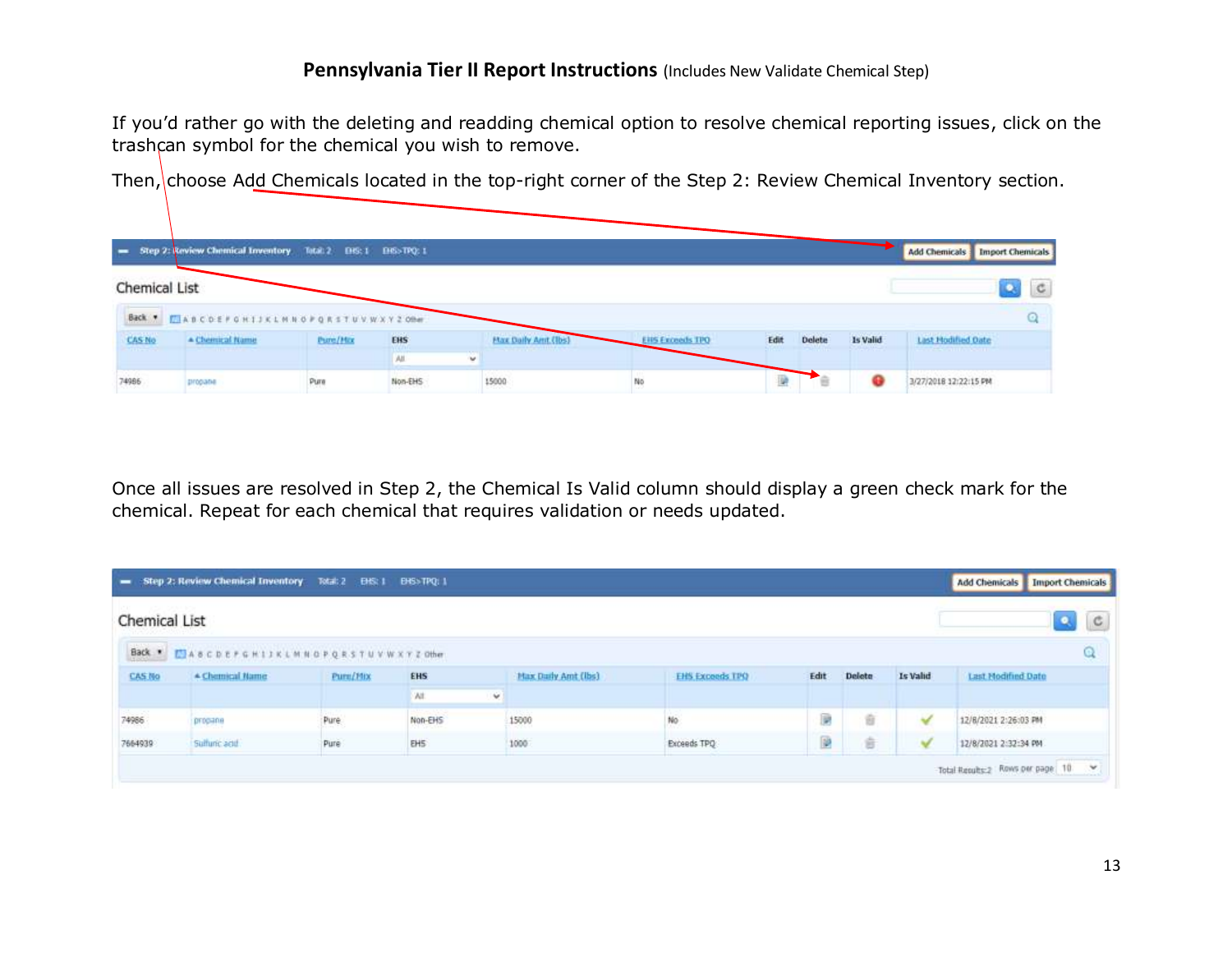#### **Step 3: Review Subject to Status**

Click 'Edit' on right-side of the Review Subject to Status Section and it will display the Subject to Status questions and some answers are prepopulated and can't be changed. Select 'Save' to save answers to Step 3.

| - Step 3: Review Subject to Status               |                                                                                                                                                                                                    |                                                                            | Edit |
|--------------------------------------------------|----------------------------------------------------------------------------------------------------------------------------------------------------------------------------------------------------|----------------------------------------------------------------------------|------|
|                                                  | The following statuses are reported by the Facility. These statuses may be changed based on Admin Review.<br>1) 아이가 아이들은 아이가 아니라 사람이 아니라 사람이 나서 아니다. 이 사람은 아이가 아니라 아이가 아니라 아이가 아니라 아니라 아니라 아이가 있다. |                                                                            |      |
| <b>EPCRA Section</b><br>312(Annual<br>Inventory) | Active                                                                                                                                                                                             | <b>EPCRA Section</b><br>Artive<br>302(EHS Amt>TPQ)                         |      |
| CAA Section 112(r)<br>(RMP)                      | Inactive<br>-2002209                                                                                                                                                                               | <b>EPCRA Section 313</b> Inactive<br>- 2222224<br>(TRI)<br><b>MARCHINE</b> |      |

| Subject to Status                                                        |                                                                                                                                                                             |                       |
|--------------------------------------------------------------------------|-----------------------------------------------------------------------------------------------------------------------------------------------------------------------------|-----------------------|
| TEST FACILITY, Inc. (Facility ID: 30617)                                 |                                                                                                                                                                             |                       |
| <b>Facility Address</b>                                                  |                                                                                                                                                                             |                       |
| Type: Facility                                                           |                                                                                                                                                                             |                       |
| <b>EPCRA Section 312 (Annual Inventory)</b>                              | Active                                                                                                                                                                      |                       |
| The facility is subject to 312? What is this? * $\bullet$ Yes $\circ$ No |                                                                                                                                                                             |                       |
| <b>EPCRA Section 302 (EHS Amt&gt;TPQ)</b>                                | Active                                                                                                                                                                      |                       |
|                                                                          | The facility is subject to Emergency Planning under Section 302 of EPCRA (40 CFR part 355)? What is this? * @ Yes O No                                                      |                       |
| CAA Section 112(r) (RMP)                                                 | Inactive                                                                                                                                                                    |                       |
|                                                                          | The facility is subject to Chemical Accident Prevention under Section 112(r) of CAA (40 CFR part 68, Risk Management Program)? What is this? * $\bigcirc$ Yes $\bigcirc$ No |                       |
| RMP ID                                                                   |                                                                                                                                                                             |                       |
| <b>EPCRA Section 313 (TRI)</b>                                           | Inactive                                                                                                                                                                    |                       |
|                                                                          | The facility is subject to Toxic Release Inventory under Section 313 of EPCRA (40 CFR Part 372) What is this? * $\bigcirc$ Yes $\bullet$ No                                 |                       |
| TRI Facility ID                                                          |                                                                                                                                                                             |                       |
|                                                                          |                                                                                                                                                                             | <b>Save</b><br>Cancel |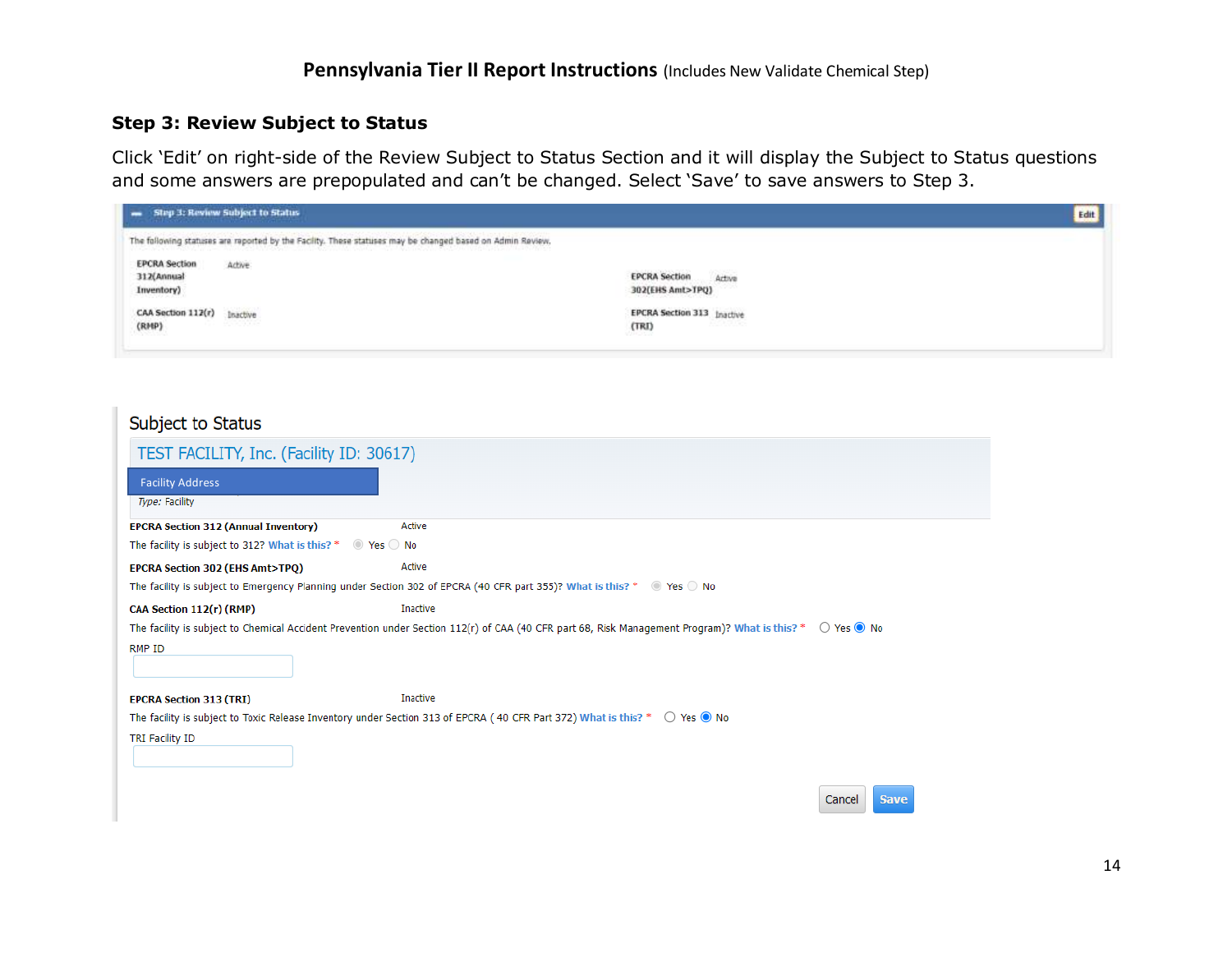# **Step 4- Review Report Contact Information to be sure all is correct. Choose 'Edit' if information needs**

**updated.** If a Regulatory/Emergency Contact is deleted, the system will require you to enter another Regulatory/Emergency contact

|          | <b>Facility and Owner/Operator Contacts</b> |              | There must be at least 1 Regulatory Point of Contact for a Tier II Report. There must be at least 1 Emergency Contacts for a Tier II Report. |             |              |       |               |             |          |             |
|----------|---------------------------------------------|--------------|----------------------------------------------------------------------------------------------------------------------------------------------|-------------|--------------|-------|---------------|-------------|----------|-------------|
| Name     |                                             |              | <b>Contact Type</b>                                                                                                                          |             | Phone        |       | 24 Hr Phone   | Email       |          | <b>Move</b> |
| Facility |                                             |              | Direct Site Communication                                                                                                                    |             | 717-787-7596 |       |               | hope@pa.gov |          |             |
|          | Department of Labor Industry                |              |                                                                                                                                              |             | 717-787-7596 |       |               | hege@pa.gov |          |             |
|          | <b>Regulatory and Emergency Contacts</b>    |              |                                                                                                                                              |             |              |       |               |             |          |             |
| Name     | Title                                       | Contact Type | Phone                                                                                                                                        | 24 Hr Phone |              | Email | <b>Delete</b> | <b>Move</b> | Is Valid |             |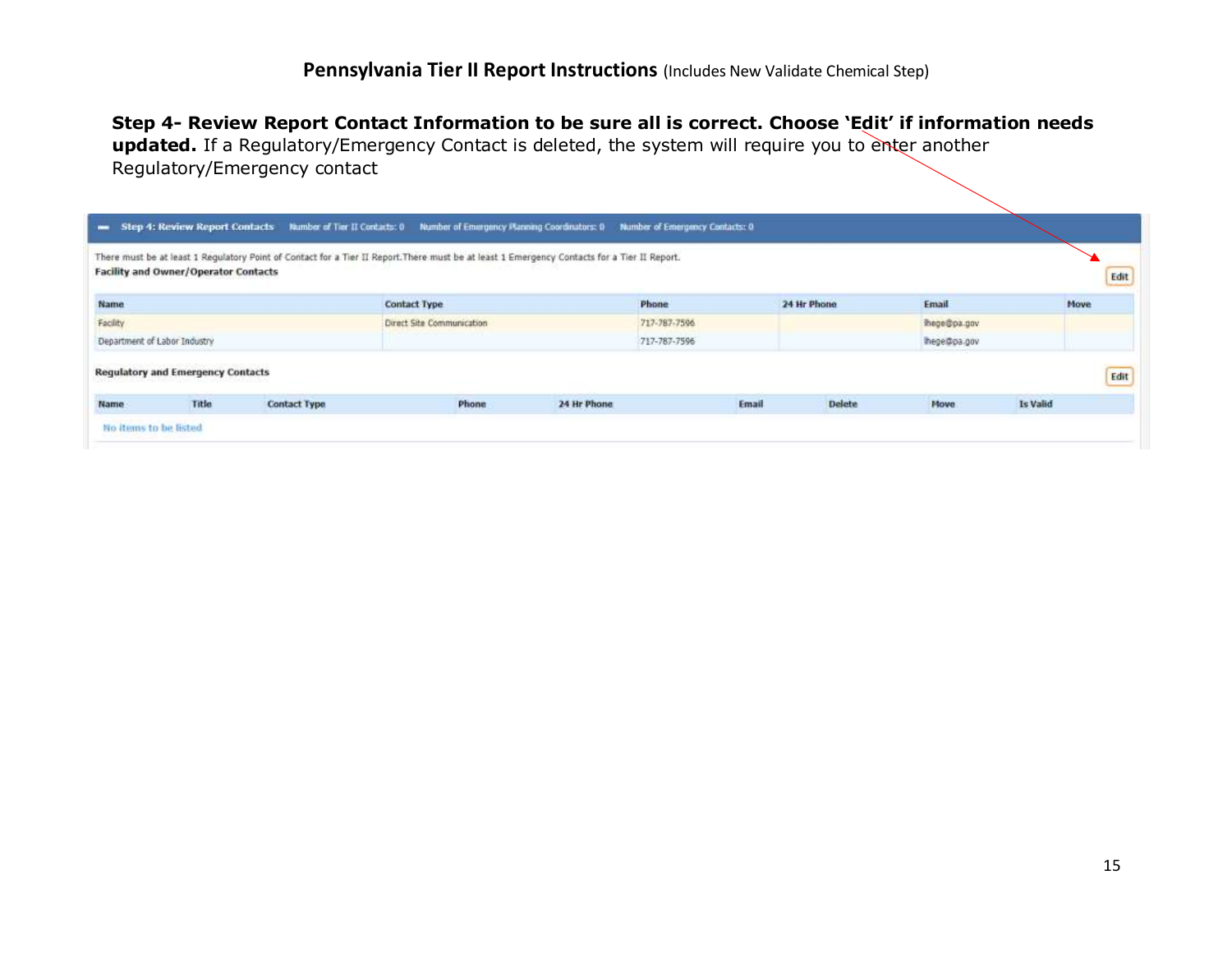### **Step 5- Review Attachments**

Annual Reports that had chemical information changed also need to have the previous site plan validated by choosing 'Click here' as shown in blue below or have a new Site Plan uploaded. If a new Site Plan needs attached to the report, choose 'Edit' on the right-side as shown in second screenshot below.

| - Step 5: Review Attachments                                                                             |                      | Edit             |
|----------------------------------------------------------------------------------------------------------|----------------------|------------------|
| You have changed or deleted chemical Click here become the Site Plan is valid or Upload a new Site Plan. |                      |                  |
| <b>Description</b>                                                                                       | File                 | <b>File Type</b> |
| Site Plan                                                                                                | PSF-36 REV 12-17 odf | application/pdf  |
| Site Coordinate Abbreviations                                                                            |                      | an linici ni     |
| Safeguard Measures                                                                                       |                      |                  |
|                                                                                                          |                      |                  |

To add new Site Plan, click on 'Choose File' and the select form your computer's saved documents and then click Save.

| <b>Facility Address</b>          |      | 2020 Tier II Roport Annual   |
|----------------------------------|------|------------------------------|
| <b>Attachment</b>                | File | <b>Browse File to Upload</b> |
| Site Plan (Map)."                |      | Choose File No file chosen   |
| She Coordinate Abbreviations     |      | Choose File No file chosen   |
| Safeguard Measures               |      | Choose File No file chosen   |
| Facility Emergency Response Plan |      | Choose File   No file chosen |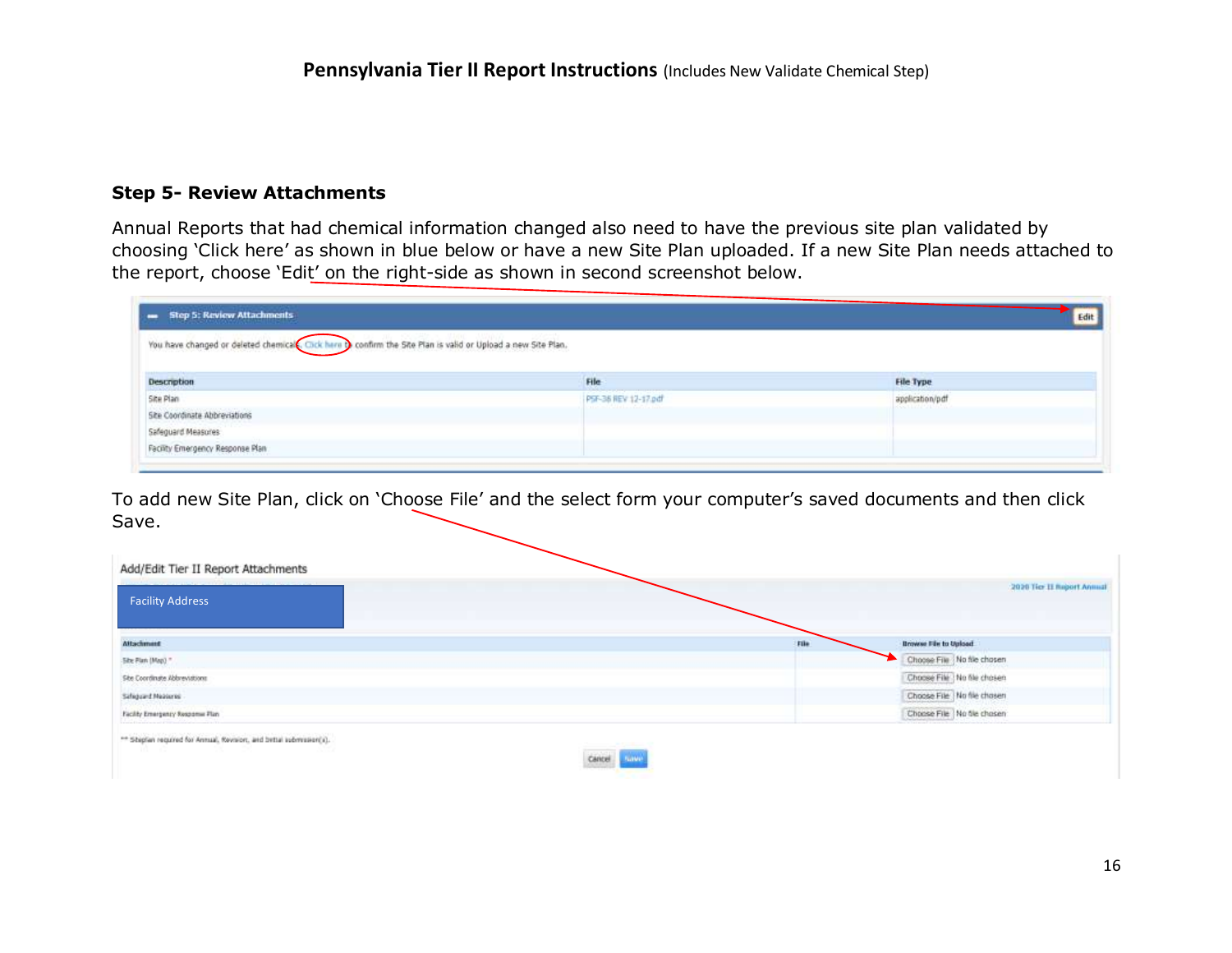#### **Step 6- Review Fee Exemption Status**

Fee Exemption Questions must be answered annually. Choose 'Edit' on right-side and complete the six questions and click 'Save' at the bottom of page.

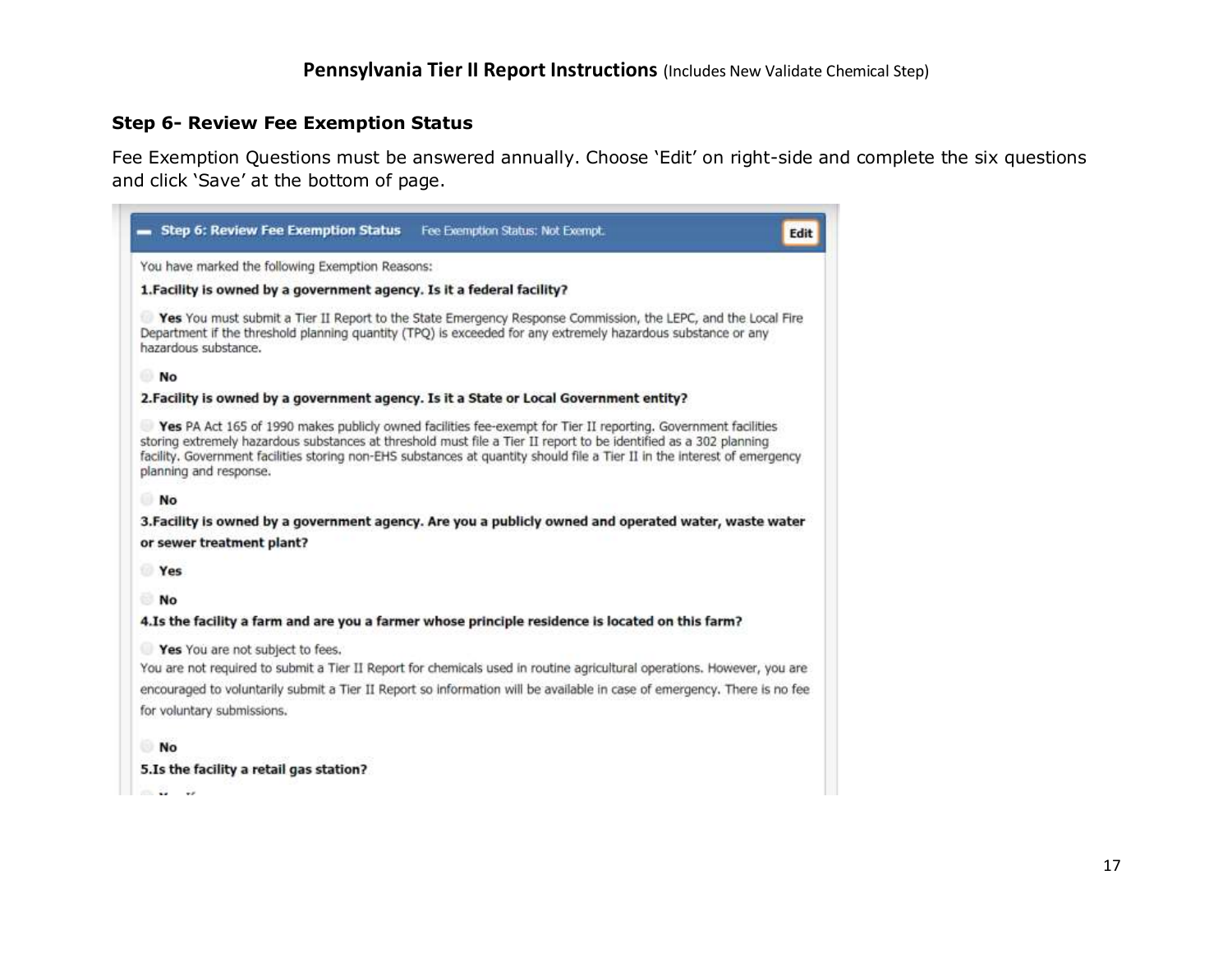Now scroll to the top of your screen and if Steps 1 through 6 have green checkmarks, then you are ready to submit the report by selecting '**Submit'** at the bottom of your screen.

| Step 1 | Step 2 | Step 3 | Step 4 | Sten 5 | Sten 6 | Chan 7 |
|--------|--------|--------|--------|--------|--------|--------|
|        |        |        |        |        |        |        |

After Submitting your report, the View Fee Summary Page will display that shows how much you owe. Click 'Proceed with Report'

| View Fee Summary                                                                                                                                                         |              |          |                     |                 |                            |
|--------------------------------------------------------------------------------------------------------------------------------------------------------------------------|--------------|----------|---------------------|-----------------|----------------------------|
| TEST FACILITY, Inc. (Facility ID: 30617)                                                                                                                                 |              |          |                     |                 | 2020 Tier II Report Annual |
| <b>Facility Address</b>                                                                                                                                                  |              |          |                     |                 |                            |
| The Investa Amsort is calculated based on your report. Payment of the complete Investe Amount is required for your report to be in compliance!<br>Reporting Parked: 2020 |              |          |                     |                 |                            |
| Item.                                                                                                                                                                    | Rate         | Quantity | Amount              | No of Chemicals |                            |
| SECTION 312 FEE                                                                                                                                                          | 10           |          | 20.00               |                 |                            |
| Abertaluministic<br><b>Qued fistal</b>                                                                                                                                   | <b>USICO</b> |          | 20.00               |                 |                            |
|                                                                                                                                                                          |              |          | Proceed With Report |                 |                            |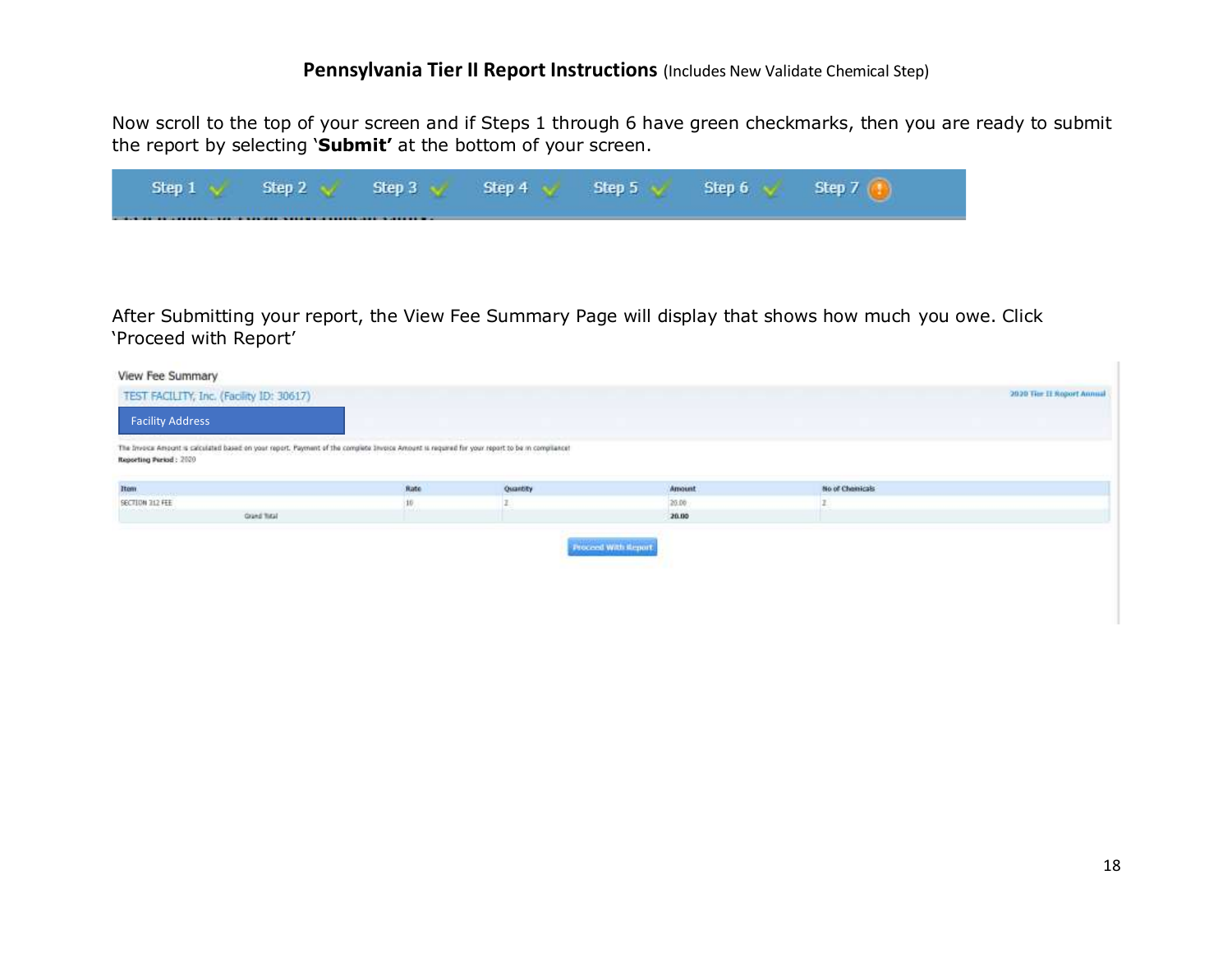An Electronic and Hard-Copy Certification are currently required. Check the box beside the electronic certification and enter the name of the person who will be physically signing the hard-copy certification letter/invoice you will be printing following this current step. Select Submit

| Certify Report                                           |                                          |                                                                                                                                                                                                                                |
|----------------------------------------------------------|------------------------------------------|--------------------------------------------------------------------------------------------------------------------------------------------------------------------------------------------------------------------------------|
|                                                          | TEST FACILITY, Inc. (Facility ID: 30617) |                                                                                                                                                                                                                                |
| <b>Facility Address</b>                                  |                                          |                                                                                                                                                                                                                                |
|                                                          |                                          | I certify under penalty of law that I have personally examined and am familiar with the information, and that based on my inquiry of those individuals responsible for obtaining the information, I believe that the submitted |
|                                                          |                                          | [7] I understand that I am officially submitting this report and associated information to authorities. I also understand that once the submission is completed it will become an official archive for authorities.            |
| Plitase provinw the Tier II Report before Submission     |                                          |                                                                                                                                                                                                                                |
| Name of Owner/Operator or<br>Authorized Representative * | Official Title                           |                                                                                                                                                                                                                                |
| Mickey Mouse                                             | SDOSF                                    |                                                                                                                                                                                                                                |
| Telephone Number "                                       | Date *                                   |                                                                                                                                                                                                                                |
| 717-214-0852                                             | 12/08/2021                               |                                                                                                                                                                                                                                |
|                                                          |                                          | Submit<br>Cancel                                                                                                                                                                                                               |

#### After submitting the report, print the Certification Letter by choosing the 'Print Certification Letter' option.

![](_page_18_Picture_4.jpeg)